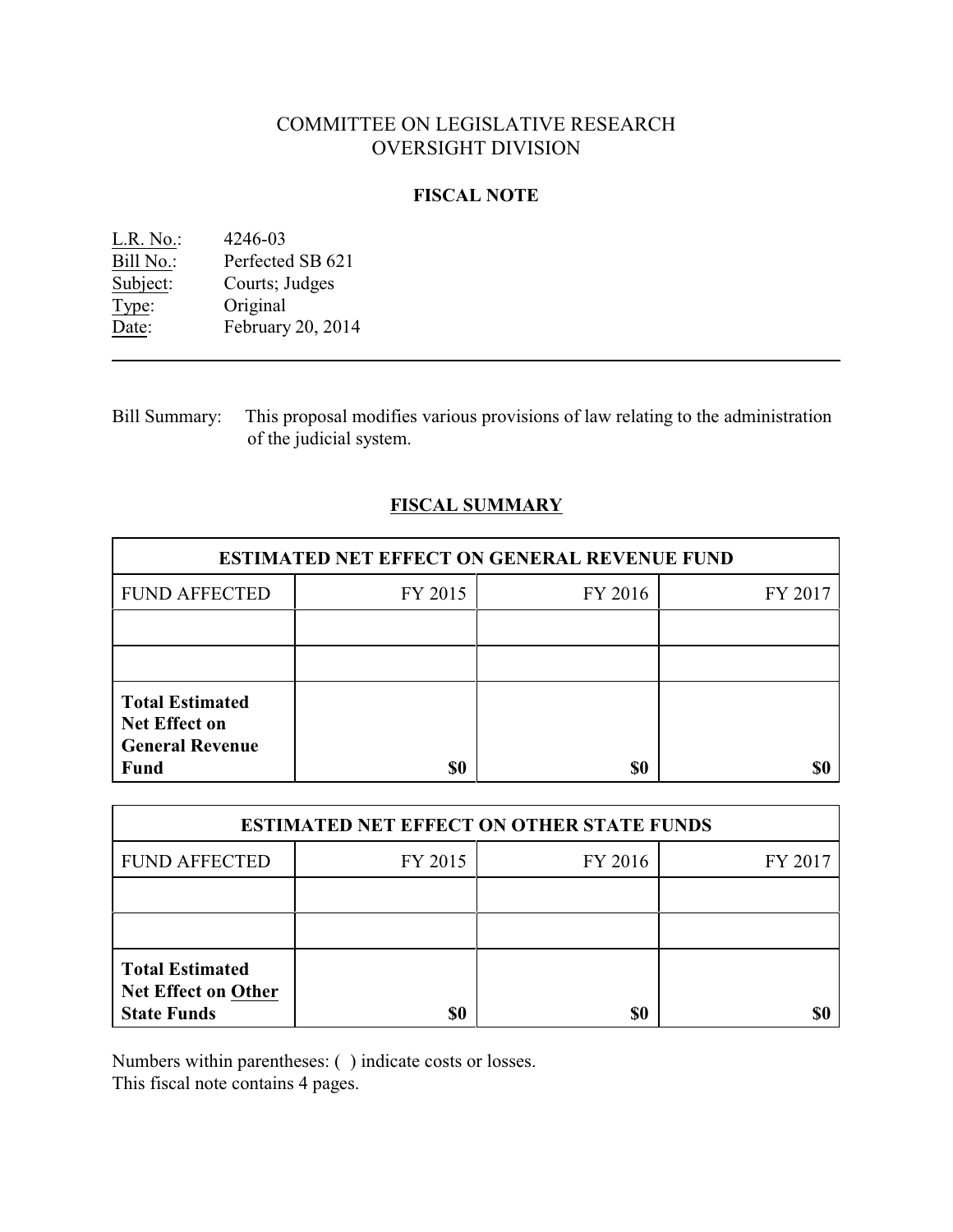L.R. No. 4246-03 Bill No. Perfected SB 621 Page 2 of 4 February 20, 2014

| <b>ESTIMATED NET EFFECT ON FEDERAL FUNDS</b>                        |         |         |         |  |
|---------------------------------------------------------------------|---------|---------|---------|--|
| <b>FUND AFFECTED</b>                                                | FY 2015 | FY 2016 | FY 2017 |  |
|                                                                     |         |         |         |  |
|                                                                     |         |         |         |  |
| <b>Total Estimated</b><br>Net Effect on All<br><b>Federal Funds</b> | \$0     | \$0     | \$0     |  |

| <b>ESTIMATED NET EFFECT ON FULL TIME EQUIVALENT (FTE)</b>    |         |         |         |  |
|--------------------------------------------------------------|---------|---------|---------|--|
| <b>FUND AFFECTED</b>                                         | FY 2015 | FY 2016 | FY 2017 |  |
|                                                              |         |         |         |  |
|                                                              |         |         |         |  |
| <b>Total Estimated</b><br><b>Net Effect on</b><br><b>FTE</b> |         |         |         |  |

 $\Box$  Estimated Total Net Effect on All funds expected to exceed \$100,000 savings or (cost).

 $\Box$  Estimated Net Effect on General Revenue Fund expected to exceed \$100,000 (cost).

| <b>ESTIMATED NET EFFECT ON LOCAL FUNDS</b>    |  |  |  |  |  |
|-----------------------------------------------|--|--|--|--|--|
| FY 2015<br>FUND AFFECTED<br>FY 2016<br>FY 201 |  |  |  |  |  |
| \$0<br>\$0<br>\$0<br><b>Local Government</b>  |  |  |  |  |  |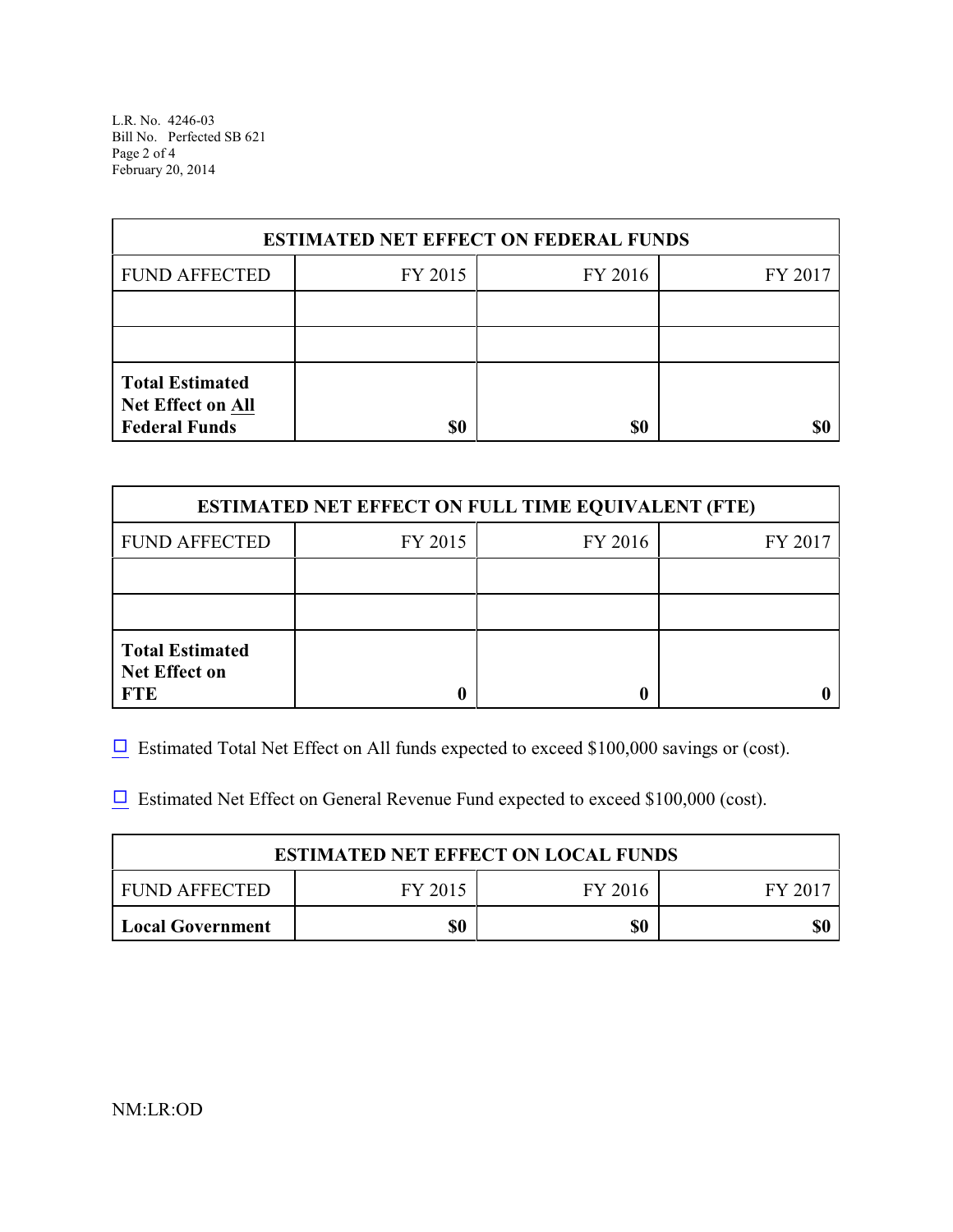L.R. No. 4246-03 Bill No. Perfected SB 621 Page 3 of 4 February 20, 2014

#### **FISCAL ANALYSIS**

## ASSUMPTION

Officials at the **Office of State Courts Administrator (CTS)** assume the proposed legislation modifies various provisions of law relating to the administration of the judicial system. There may be some unknown costs, however, they would not anticipate a fiscal impact in excess of \$100,000 on all statutes other than Section 476.330. Section 476.330 brings the judges together to develop and make recommendations which is required by this statute. This portion of the proposal will result in a cost of \$146,000. Currently, CTS does their meeting annually in the fall. This proposal does not say that the meeting will be held in "odd-numbered years" but that "it shall be called at least once every odd-numbered year". CTS assumes that the proposal does not mean it will only occur in odd-numbered years but that it can also occur every year. The chart below is additional information of the \$146,000 costs that are associated with the Judicial Conference:

| In State Travel                               | \$90,100  |
|-----------------------------------------------|-----------|
| Supplies                                      | 2,000     |
| Registration Fee for conference (\$250/judge) | 50,000    |
| Printing costs                                | 1,200     |
| <b>Booth Rentals</b>                          | 400       |
| <b>Equipment Rental</b>                       | 800       |
| Miscellaneous                                 | 1,500     |
| <b>Total Costs</b>                            | \$146,000 |

**Oversight** assumes this proposal requires the meeting to be held at least every odd-numbered year, which makes the next meeting in calendar year 2015 and would result in a savings in those years the meeting was not held. Oversight notes the CTS assumes they will continue to have yearly meetings so no savings will be realized. Oversight will show this proposal as having no fiscal impact.

|                                  | <u>\$0</u>                    | <u>\$0</u> | $\underline{\underline{\$0}}$ |
|----------------------------------|-------------------------------|------------|-------------------------------|
| FISCAL IMPACT - State Government | FY 2015<br>$(10 \text{ Mo.})$ | FY 2016    | FY 2017                       |